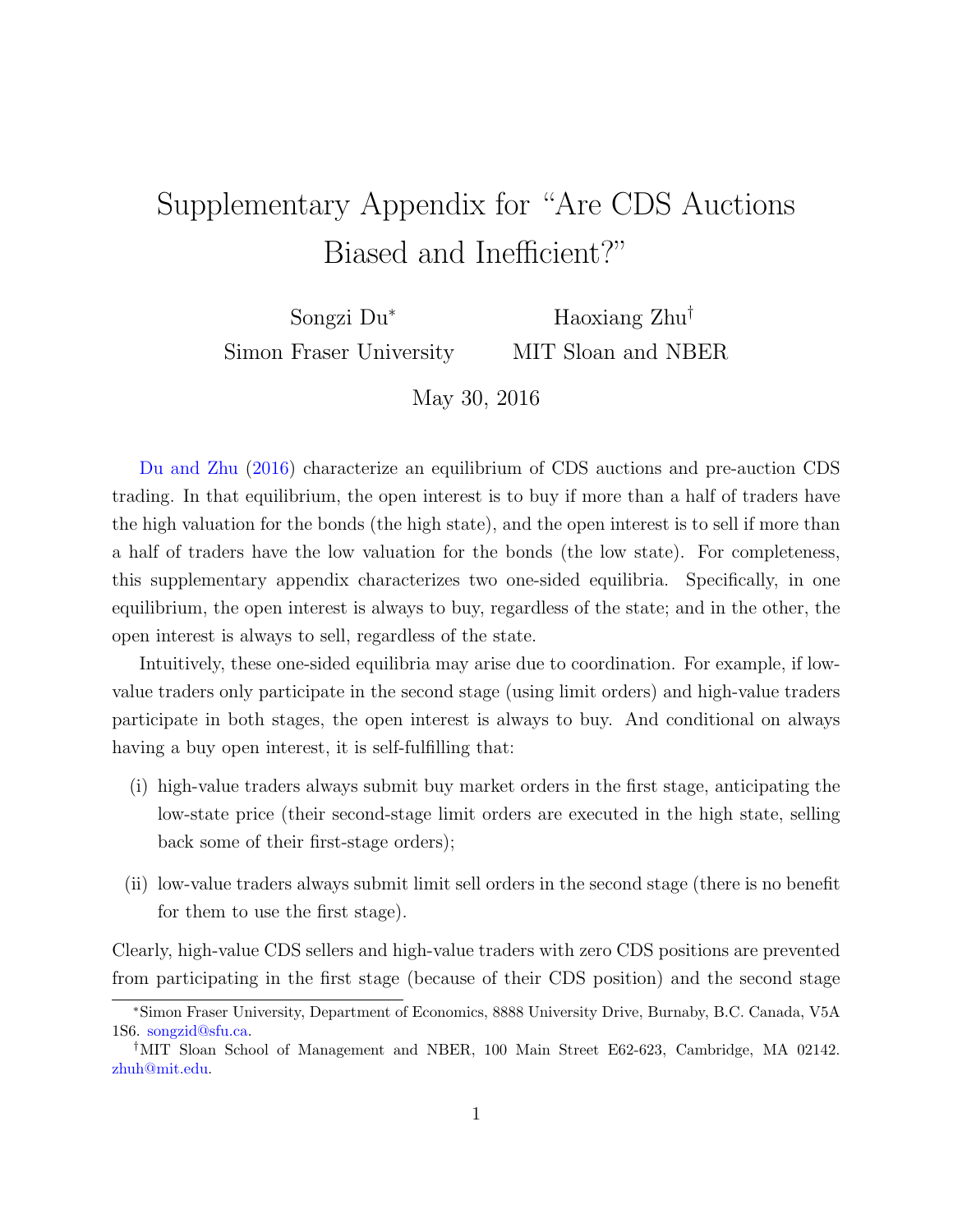(because of an open interest to buy). Thus, this equilibrium cannot yield the competitive price or competitive allocation.

A symmetric self-fulfilling logic applies to the equilibrium that always has an open interest to sell. Clearly, both one-sided equilibria are counterfactual, since in practice some CDS auctions have buy open interest and some have sell open interest.

We note that the two-sided equilibrium in the main text and the two one-sided equilibria here fully characterize all of the equilibria in pure-strategy. Under pure strategies, there are only four possible combinations of (state, open interest):

- (high state, open interest to buy) + (low state, open interest to sell)
- (high state, open interest to buy)  $+$  (low state, open interest to buy)
- (high state, open interest to sell)  $+$  (low state, open interest to sell)
- (high state, open interest to sell) + (low state, open interest to buy)

The equilibrium characterized in the paper is the first item. The one-sided equilibria in this supplementary appendix are the second and third items. The fourth item cannot happen in equilibrium because the buy-minus-sell interest in the high state is larger than that in the low state, so if the low state generates a buy open interest then so must the high state.

## Characterizing One-sided Equilibria

We now proceed with the formal analysis. The model are notations are identical to those in [Du and Zhu](#page-4-0) [\(2016\)](#page-4-0).

In the second stage, each trader in equilibrium submits the demand/supply schedule:

<span id="page-1-0"></span>
$$
x_i(p) = \begin{cases} \max\left(-r_i + \frac{v_i - p}{\lambda}, 0\right) & \text{if } R < 0\\ \min\left(-r_i + \frac{v_i - p}{\lambda}, 0\right) & \text{if } R > 0 \end{cases} \tag{1}
$$

<span id="page-1-1"></span>**Proposition 1.** Let  $p_H^*$  and  $p_L^*$  be uniquely defined by:

$$
(1 - m)\frac{v_L - p_H^*}{\lambda} + \frac{m}{2} \int_{Q_i \ge 0} \min\left(Q_i, \frac{v_H - p_H^*}{\lambda}\right) dG(Q_i) = 0,
$$
 (2)

$$
m\frac{v_L - p_L^*}{\lambda} + \frac{1 - m}{2} \int_{Q_i \ge 0} \min\left(Q_i, \frac{v_H - p_L^*}{\lambda}\right) dG(Q_i) = 0.
$$
 (3)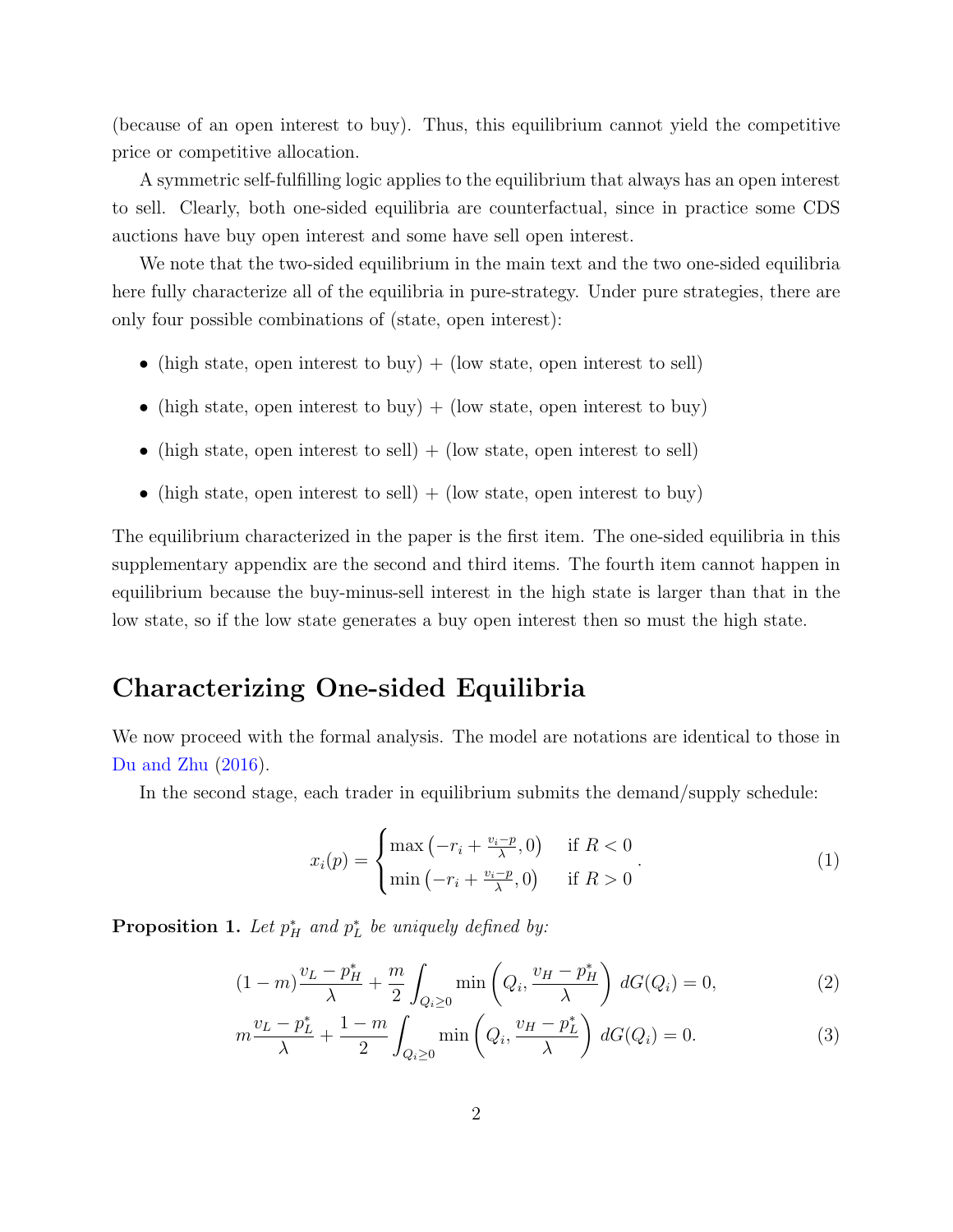We have the following equilibrium:

• In the first stage, a high-value trader submits:

$$
r_i = \begin{cases} \min\left(-Q_i, \frac{v_H - p_L^*}{\lambda}\right) & \text{if } v_i = v_H, Q_i < 0\\ 0 & \text{if } v_i = v_H, Q_i \ge 0 \end{cases},\tag{4}
$$

and a low-value trader submits  $r_i = 0$ .

- In the second stage, every trader i submits the demand schedule in Equation [\(1\)](#page-1-0). The open interest is to buy in both high and low states. The final prices in the high and low states are, respectively,  $p_H^*$  and  $p_L^*$ . We have  $p_H^* > p_L^*$ .
- We have  $p_H^* < p_H^c$  and  $p_L^* < p_L^c$ .

*Proof.* We conjecture that in the high state  $R > 0$  with final price  $p_H^*$ , and in the low state  $R > 0$  with final price  $p_L^*$ ; moreover  $p_H^* > p_L^*$ . We derive the equilibrium based on this conjecture, and then verify this conjecture.

We first show that the first-stage strategy in [\(7\)](#page-3-0) is optimal, which has four cases.

- 1. If trader i has a high value for the bond and is a CDS seller, then he wants to buy bonds but is constrained to buy at most  $-Q_i$  unit in the first stage. Suppose trader i submits a physical request of  $r_i \geq 0$  in the first stage. If  $r_i \in [(v_H - p_H^*)/\lambda, (v_H - p_L^*)/\lambda],$ then in the second stage trader i sells  $x_i = -r_i + (v_H - p_H^*)/\lambda < 0$  units in the high state and sells  $x_i = \min(0, -r_i + (v_H - p_L^*)/\lambda) = 0$  in the low state, thus getting a total allocation of  $(v_H - p_H^*)/\lambda$  in the high state and  $r_i$  in the low state. Thus, the optimal physical request is  $r_i = \min((v_H - p_L^*)/\lambda, -Q_i)$  under the constraint that  $r_i \leq -Q_i$ .
- 2. If trader  $i$  has a high value for the bond and has a positive or zero CDS position, then he wants to buy bonds but is constrained to sell in the first stage. By our conjecture, the open interest is always to buy, so trader  $i$  can only sell in the second stage as well. Thus the optimal physical request is  $r_i = 0$ , and trader i does not trader in either stage.
- 3. If trader i has a low value for the bond and is a CDS buyer, then he wants to sell bonds but is constrained to sell at most  $-Q_i$  unit the first stage. Since he can sell in the second stage, trader *i* is indifferent between every  $r_i \in [-(v_L - p_L^*)/\lambda, 0]$ , as they all lead to a total allocation of  $(v_L - p_L^*)/\lambda$  in the low state and  $(v_L - p_H^*)/\lambda$  in the high state, which are his optimal allocations.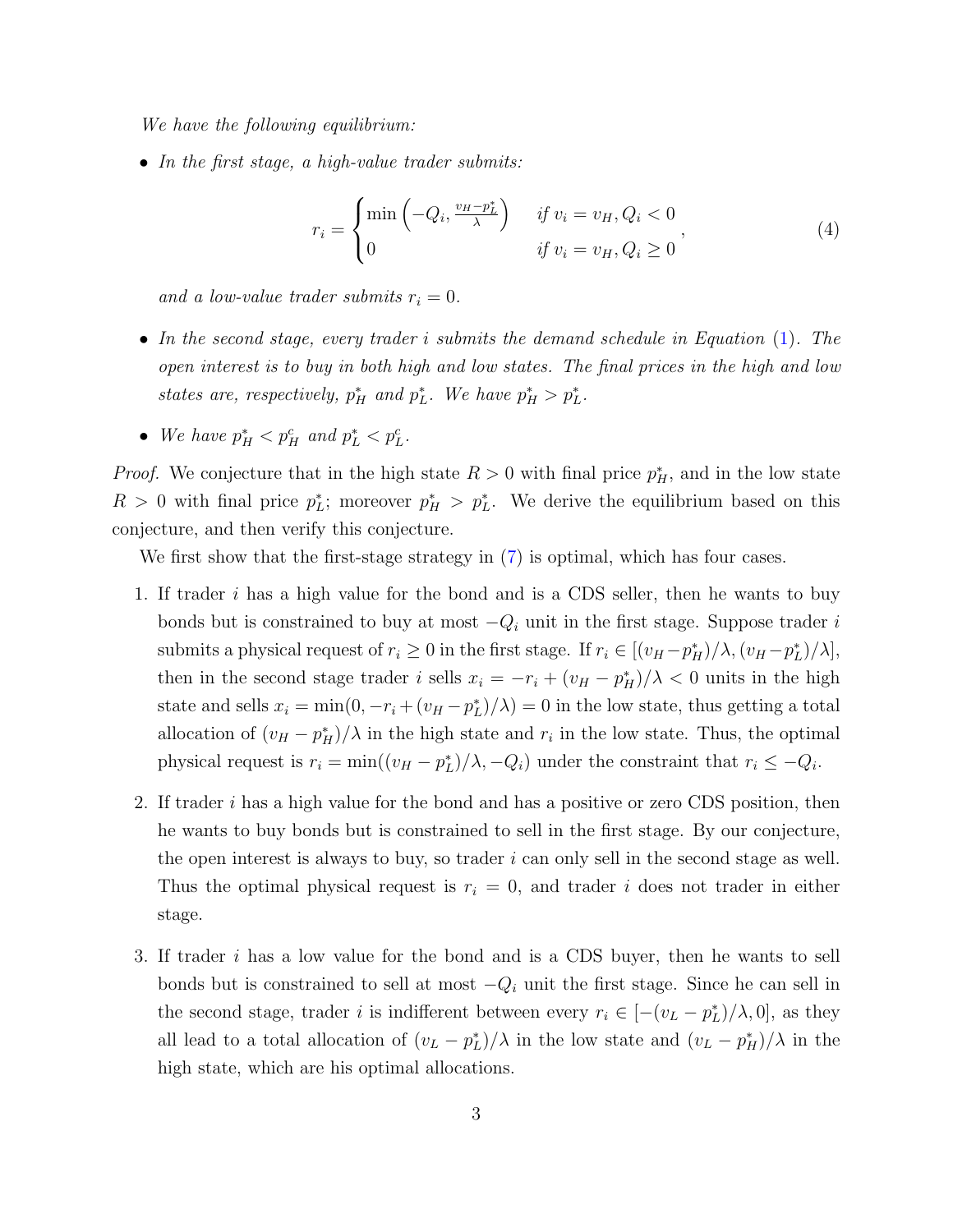4. If trader i has a low value for the bond and has a negative or zero CDS position, then he wants to sell bonds but is constrained to buy in the first stage. Thus, the optimal physical request is  $r_i = 0$ , and trader i sells in the second stage, getting a total allocation of  $(v_L - p_L^*)/\lambda$  in the low state and  $(v_L - p_H^*)/\lambda$  in the high state, similar to Case 3.

Aggregating the allocations across the two stages we have the following market-clearing conditions in the high and low states:

$$
(1 - m)\frac{v_L - p_H^*}{\lambda} + \frac{m}{2} \int_{Q_i \ge 0} \min\left(Q_i, \frac{v_H - p_H^*}{\lambda}\right) dG(Q_i) = 0,
$$
 (5)

<span id="page-3-2"></span><span id="page-3-1"></span>
$$
m\frac{v_L - p_L^*}{\lambda} + \frac{1 - m}{2} \int_{Q_i \ge 0} \min\left(Q_i, \frac{v_H - p_L^*}{\lambda}\right) dG(Q_i) = 0.
$$
 (6)

The left-hand side of Equation [\(5\)](#page-3-1) is clearly decreasing in  $p_H^*$ , is positive when  $p_H^* = v_L$ , and is negative when  $p_H^* = v_H$ . Thus, there exists a unique  $p_H^* \in (v_L, v_H)$  that satisfies Equation [\(5\)](#page-3-1). The left-hand side of Equation (5), for every value of  $p_H^*$ , is strictly dominated by  $(1 - m)(v_L - p_H^*)/\lambda + m(v_H - p_H^*)/\lambda$ , which is equal to zero when  $p_H^* = p_H^c$ . Thus the solution  $p_H^*$  to Equation [\(5\)](#page-3-1) is less than  $p_H^c$ .

Likewise, Equation [\(6\)](#page-3-2) has a unique solution  $p<sub>L</sub><sup>*</sup>$  such that  $p<sub>L</sub><sup>*</sup> < p<sub>L</sub><sup>c</sup>$ . Moreover, the solutions  $p_H^*$  and  $p_L^*$  clearly satisfy  $p_H^* > p_L^*$ .

Finally, the first-stage strategy in  $(7)$  implies that  $R > 0$  in both high and low states, as we have conjectured.

This completes the derivation and verification of the equilibrium.

Finally, we consider the alternative conjecture of  $R > 0$  in the high state with final price  $p_H^*, R > 0$  in the low state with final price  $p_L^*$ , and  $p_H^* \leq p_L^*$ . Given this conjecture, the high value traders submit the physical request anticipating the low price  $p_H^*$ ,

<span id="page-3-0"></span>
$$
r_i = \begin{cases} \min\left(-Q_i, \frac{v_H - p_H^*}{\lambda}\right) & \text{if } v_i = v_H, Q_i < 0\\ 0 & \text{if } v_i = v_H, Q_i \ge 0 \end{cases}
$$
\n
$$
\tag{7}
$$

and sells some requests back through second-stage limit-orders if  $r_i \geq \frac{v_H - p_L^*}{\lambda}$  and the state turns out to be low. Thus a high value CDS seller obtains a total bond allocation of  $\min\left(-Q_i,\frac{v_H-p_H^*}{\lambda}\right)$  in the high state and  $\min\left(-Q_i,\frac{v_H-p_L^*}{\lambda}\right)$  in the low state, which is the same allocation as before. Likewise the allocations of other traders are also the same as before. Thus Equations [\(5\)](#page-3-1) and [\(6\)](#page-3-2) still define the market-clearing prices  $p_H^*$  and  $p_L^*$  in the